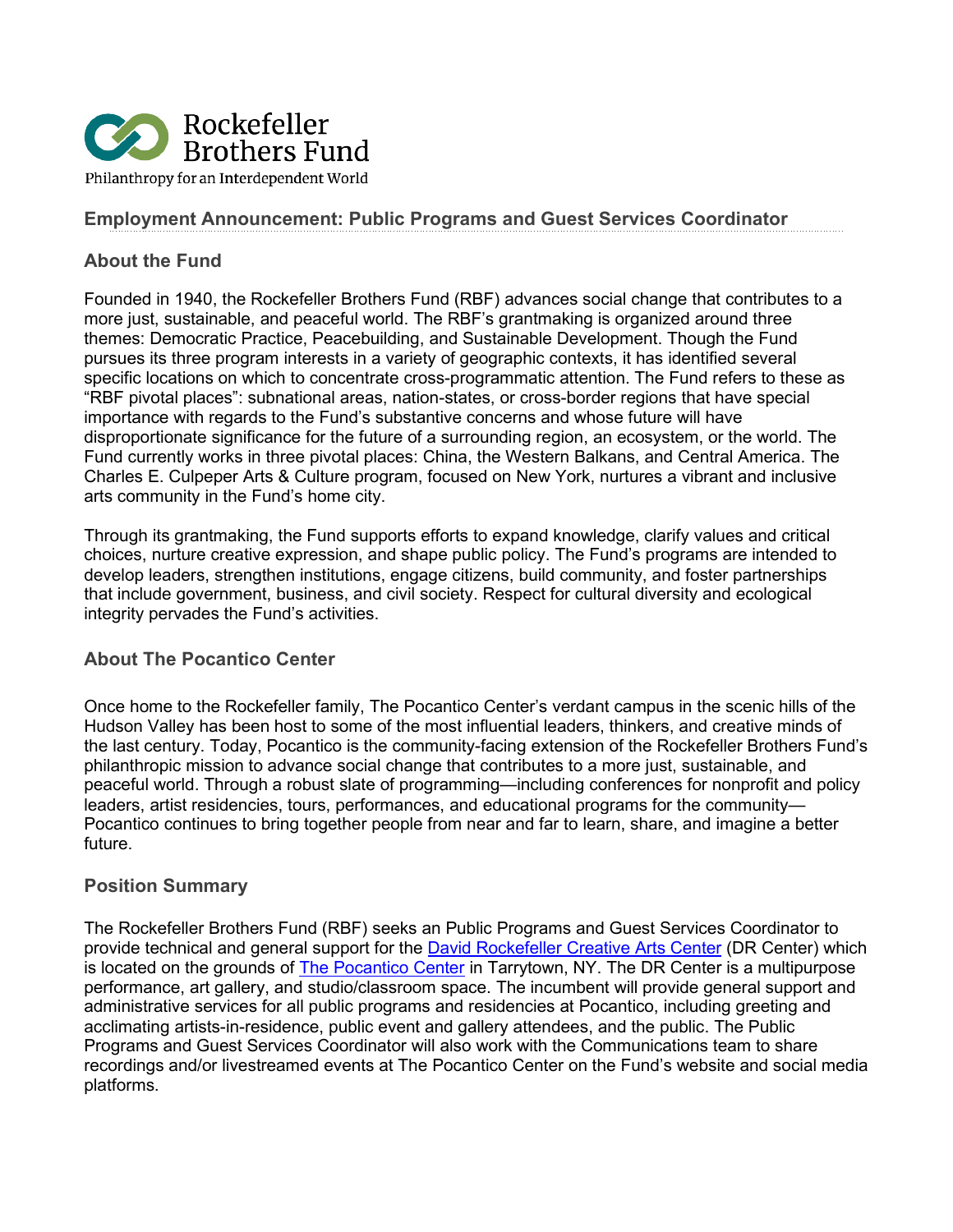This position reports to the Manager, Public Programs.

The starting salary for this role is \$54,000.

# **Key Responsibilities**

# **Public Programs and Guest Services**

- Adjust lighting and curtains/shades during rehearsals, performances, gallery exhibitions, and other programs and events in the DR Center, as needed.
- Record and/or livestream performances, lectures, and other events in coordination with Communications team.
- Work with Communications team to draft copy for and share digital recordings, images, and other Pocantico content on RBF digital platforms.
- Follow proper safety practices and procedures at all times, and report matters as they arise.
- Liaise with vendors accessing The Pocantico Center for public programs and other needs.
- Assist in receiving and coordinating incoming/outgoing shipments of art and exhibition-related equipment and supplies to/from the gallery
- Provide guest services to all visitors/users, including artists-in-residence, the public, and others.
- Welcome and greet guests, maintain professional rapport, respond to guest inquiries, and problem solve any guest-related concerns as they arise.
- Orient artist residents, performers, and other visitors to the facilities.
- Track gallery attendance and monitor the gallery space when visitors are present.
- Assist with facility set-ups for rehearsals, performances, gallery events, meetings, etc.
- Keep the Manager of Public Programs apprised of all relevant issues that may arise during events.
- Perform other related duties as requested by the Manager of Public Programs.
- Support Manager of Public Programs with administrative duties including invoices, guest list management, gathering information and collateral for events and residencies, and other duties as requested.

# **Skills and Abilities**

- Experience with social media, livestreaming, and basic video editing
- Experience in a theater or performing arts venue strongly preferred.
- Effective verbal and written communication skills
- Comfort liaising with various stakeholders, including artists, the public, and high-profile visitors.
- Strong interpersonal skills, including the ability to be consistently diplomatic, tactful, and professional and to interact effectively with all levels of staff, trustees, artist residents, guests, and other external parties
- Ability to and move, lift, carry, push, or pull moderate to heavy items, as needed
- Ability to tolerate noise, dust, and the general environment, associated with live performances, rehearsals, etc.
- Ability to work long hours and maintain a flexible schedule (Weekend and/or evening hours will be routinely required.)